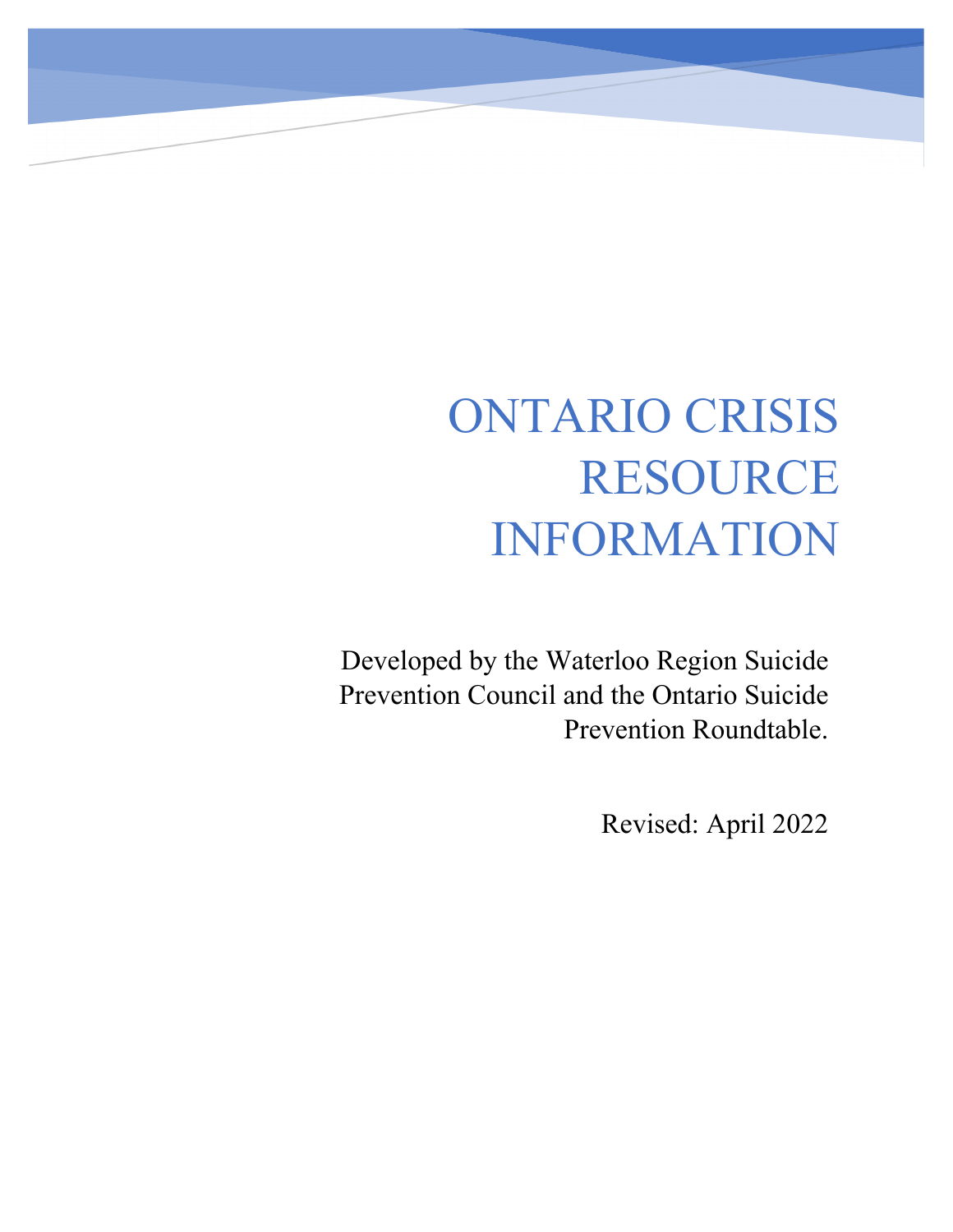## Table of Contents: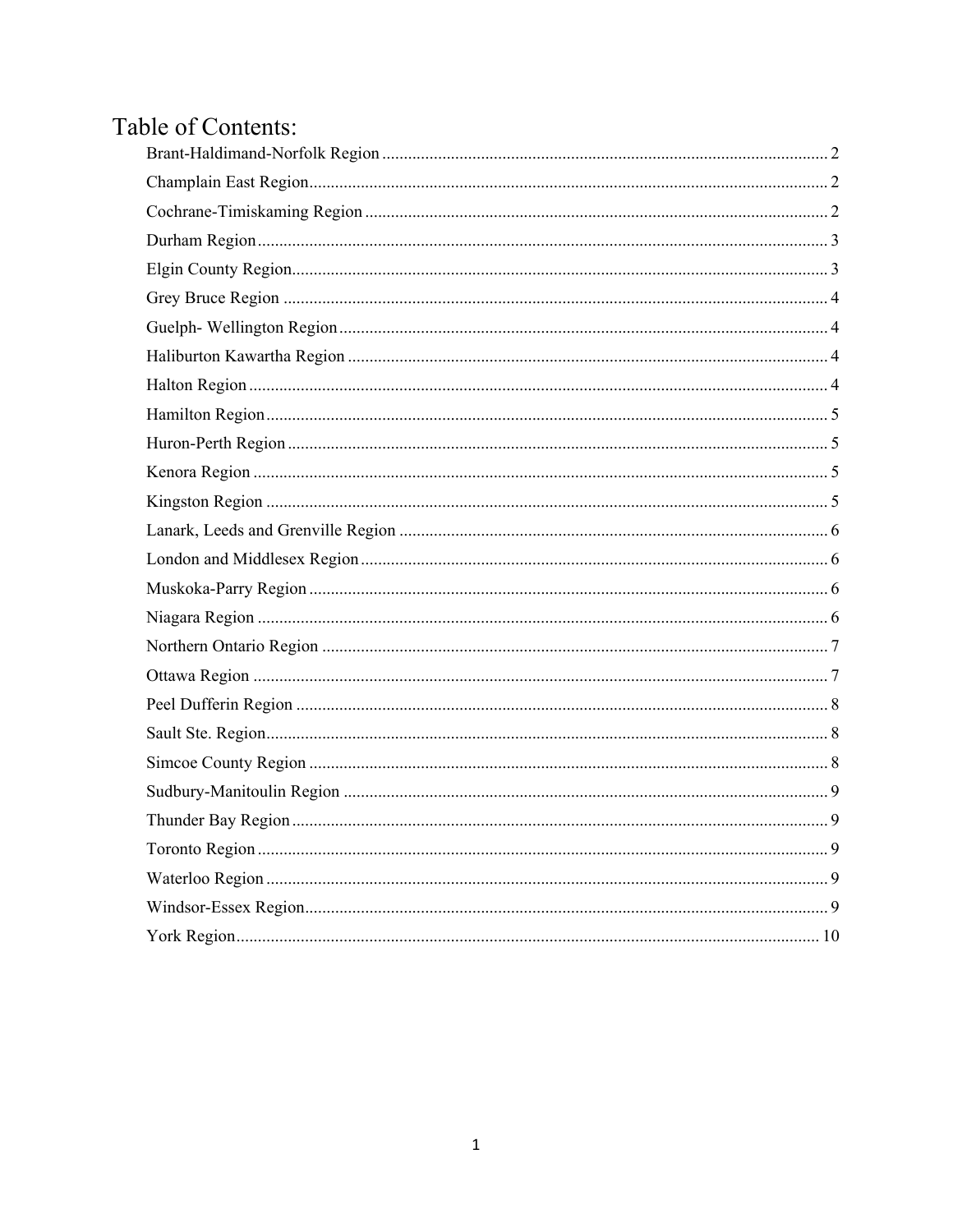Please note, the Waterloo Region Suicide Prevention Council, and the Ontario Suicide Prevention Roundtable, does not provide counselling or crisis support. View resources below for access to mental health, addictions, and crisis services in Ontario:

#### <span id="page-2-0"></span>**Brant-Haldimand-Norfolk Region**

**Brantford- St. Leonard's Community Services Phone:** 1-519-759-7188 **Toll free phone:** 1-866-811-7188 **Website: <https://www.st-leonards.com/admh/programs/integrated-mental-health-crisis>**

**Community Addiction and Mental Health Services of Haldimand and Norfolk: Crisis Assessment & Support Team (CAST) Phone:** 1-866-487-2278 **Website: <https://www.camhs.ca/programs/crisis-assessment-and-support-team/>**

#### <span id="page-2-1"></span>**Champlain East Region**

**Suicide Prevention Coalition of Champlain East Mental Health Crisis Line:** 1-866-996-0991 **Child, Youth and Family Crisis Line for Eastern Ontario:** 1-877-377-7775 **Website: [REACHOUTNOW.CA](http://reachoutnow.ca/)**

## <span id="page-2-2"></span>**Cochrane-Timiskaming Region**

**CMHA Cochrane-Timiskaming Timmins: Phone:** 1-705-267-8100 **Website: <https://cmhact.ca/about-cmha/contact-us/> Kirkland Lake Phone:** 1-705-567-9596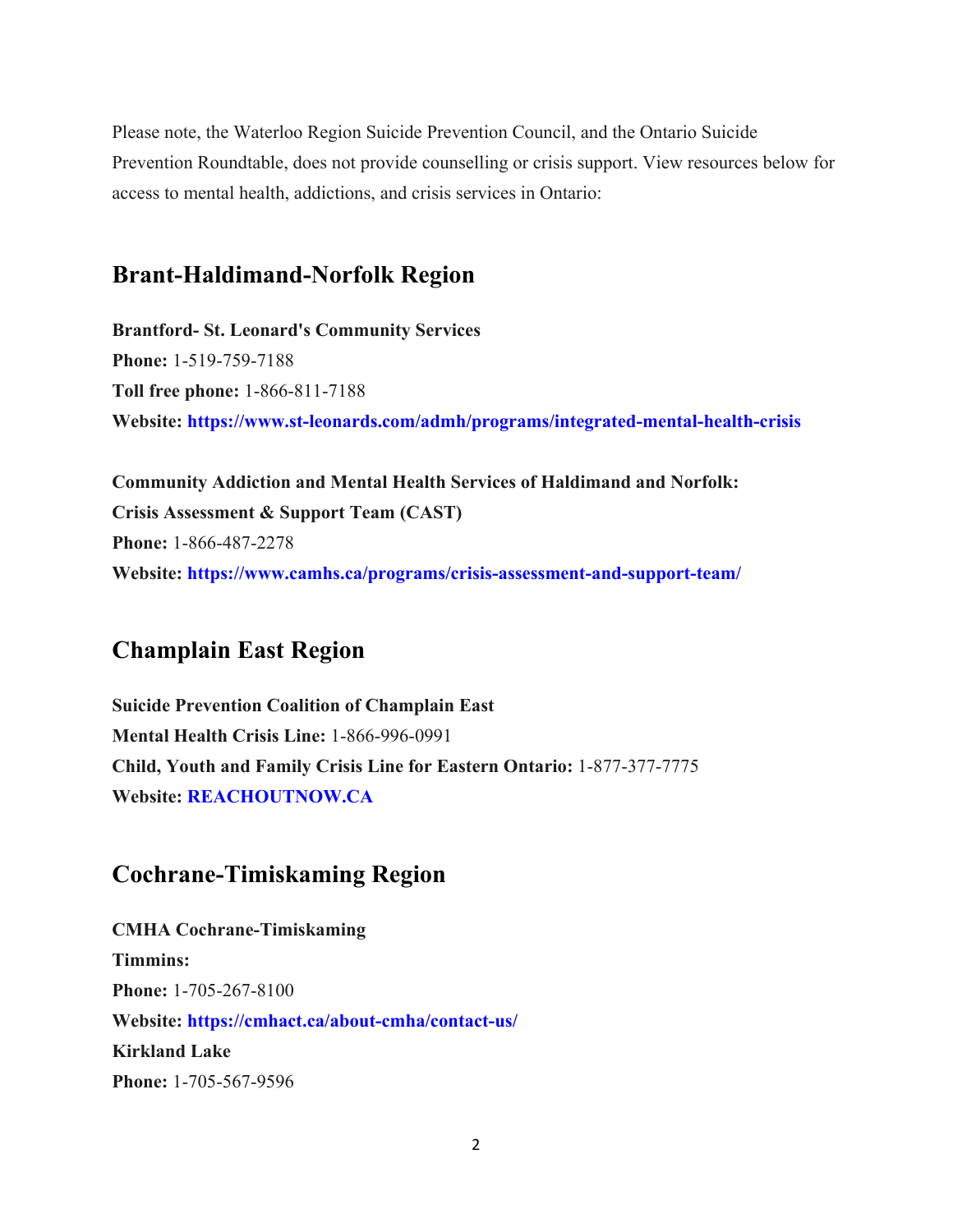**Website: <https://cmhact.ca/about-cmha/contact-us/>**

**Englehart Phone:** 1-705-544-1971 **Website: <https://cmhact.ca/about-cmha/contact-us/>**

**Timiskaming Shores Phone:** 1-705-647-6644 **Toll free phone:** 1-877-677-9596 **Website: <https://cmhact.ca/about-cmha/contact-us/>**

## <span id="page-3-0"></span>**Durham Region**

**Distress Centre Durham Distress Line:** 1-905-430-2522 **Distress Line Toll-free Phone:** 1-800-452-0688 **Hours for Distress Line:** 24 Hours **Pride Line:** 1-855-87PRIDE (77433) **Website: [www.distresscentredurham.com](https://distresscentredurham.com/)**

## <span id="page-3-1"></span>**Elgin County Region**

**Reach Out Phone:** 1-519-433-2023 **Toll-free Phone:** 1-866-933-2023 **Website: [reachout247.ca](http://reachout247.ca/)**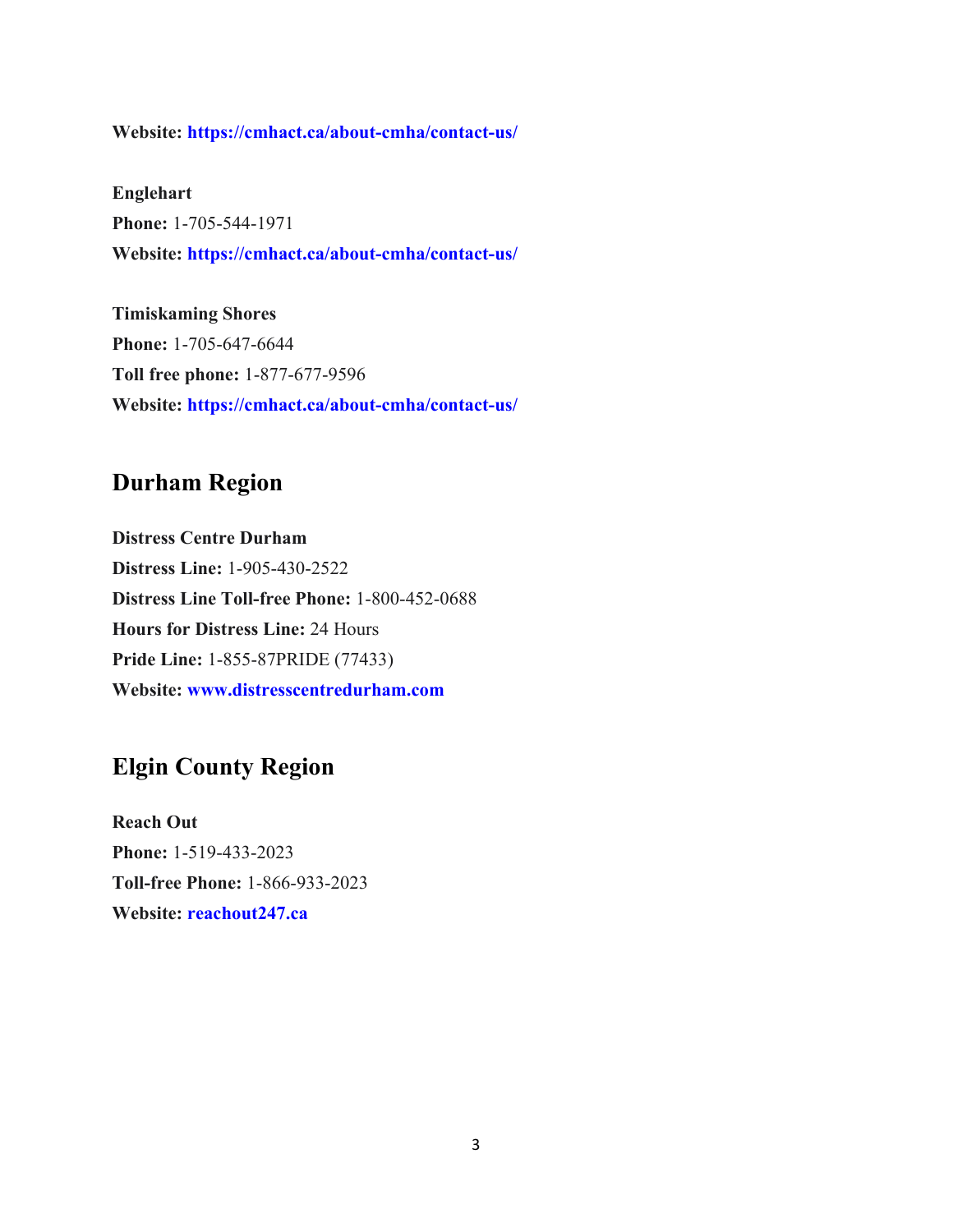#### <span id="page-4-0"></span>**Grey Bruce Region**

**CMHA Grey Bruce Mental Health Crisis Line Phone:** 1-519-371-3642 **Toll free phone:** 1-877- 470-5200 (24 Hours) **Website: <https://greybruce.cmha.ca/>**

#### <span id="page-4-1"></span>**Guelph- Wellington Region**

**CMHA Waterloo Wellington Here 24/7 Phone:** 1-844-437-3247 (HERE247) **Website: <https://here247.ca/>**

## <span id="page-4-2"></span>**Haliburton Kawartha Region**

**CMHA Haliburton, Kawartha, Pine Ridge Phone:** 1-705-745- 6484 or 1 866-995-9933 **Website: <https://cmhahkpr.ca/programs-services/four-county-crisis/>**

#### <span id="page-4-3"></span>**Halton Region**

**CMHA Halton: COAST (Crisis Outreach and Support Team) Phone:** 1 877 825 9011 or 1-844-646-1700 **Website: <http://halton.cmha.ca/our-services/in-a-crisis/>**

**Distress Centre Halton Region Oakville:** 905-849-4541 **Burlington:** 905-681-1488 **North Halton:** 905-877-1211 **Website: [www.dchalton.ca](http://www.dchalton.ca/)**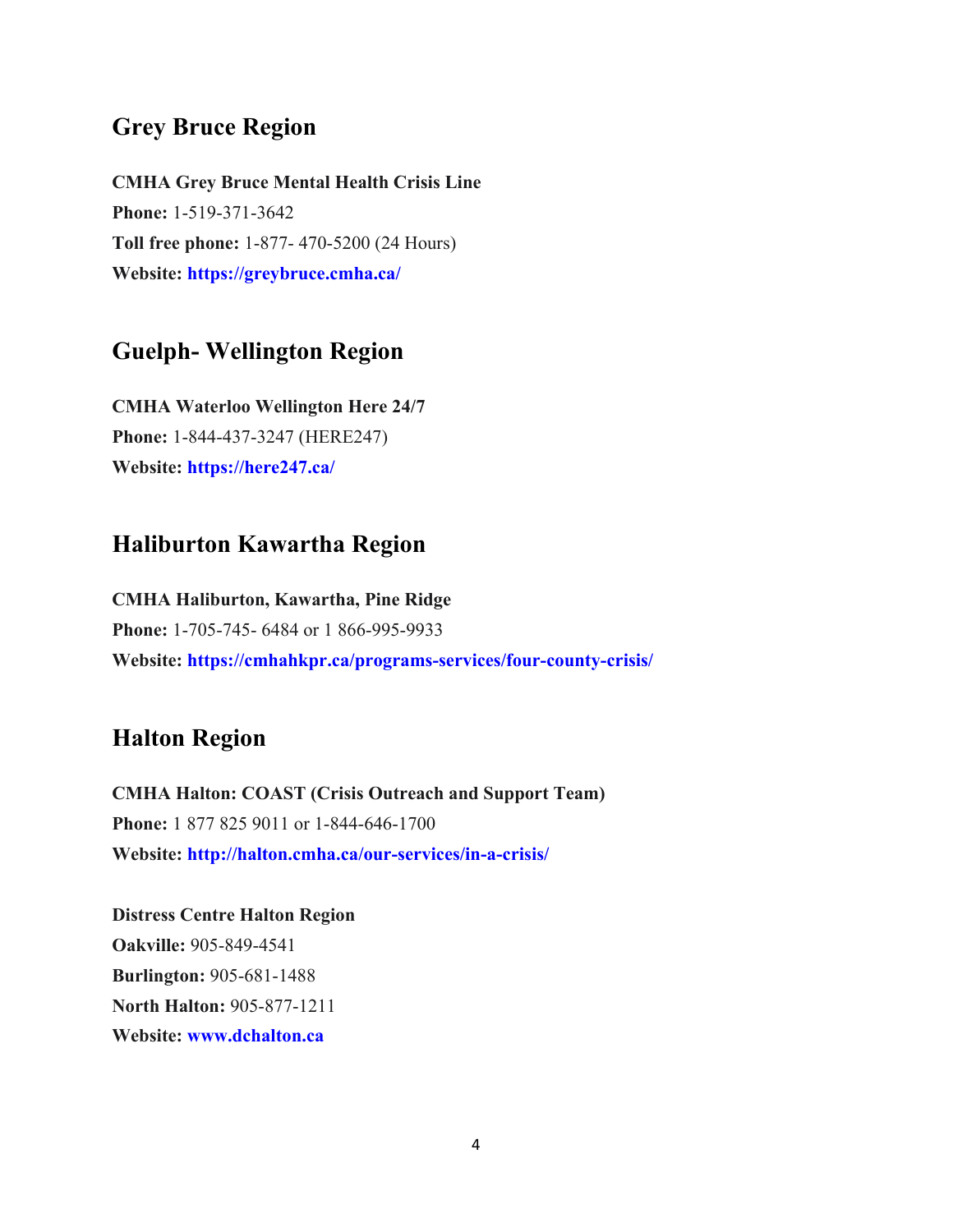## <span id="page-5-0"></span>**Hamilton Region**

**COAST Hamilton Phone:** 905-972-8338 **Toll free phone: 1-844-972-8338 Website: <http://coasthamilton.ca/>**

## <span id="page-5-1"></span>**Huron-Perth Region**

**Huron Perth Helpline and Crisis Response Team Phone:** 1-888-829-7484 **Website: <https://www.hpph.ca/en/health-matters/mental-health.aspx>**

## <span id="page-5-2"></span>**Kenora Region**

**CRISIS RESPONSE SERVICES 24/7 Phone:** 1-866-888-8988

## <span id="page-5-3"></span>**Kingston Region**

**Telephone Aid Line Kingston (TALK) Distress Line:** 1-613-544-1771 **Hours:** 6:00 p.m.- 2:00 a.m. **Website: <http://telephoneaidlinekingston.com/>**

**AMHS-KFLA 24/7 Crisis Line Phone**: 1-613-544-4229 in Kingston and Frontenac **Phone:** 1- 613-354-7388 in Lennox and Addington **Website: <https://www.amhs-kfla.ca/>**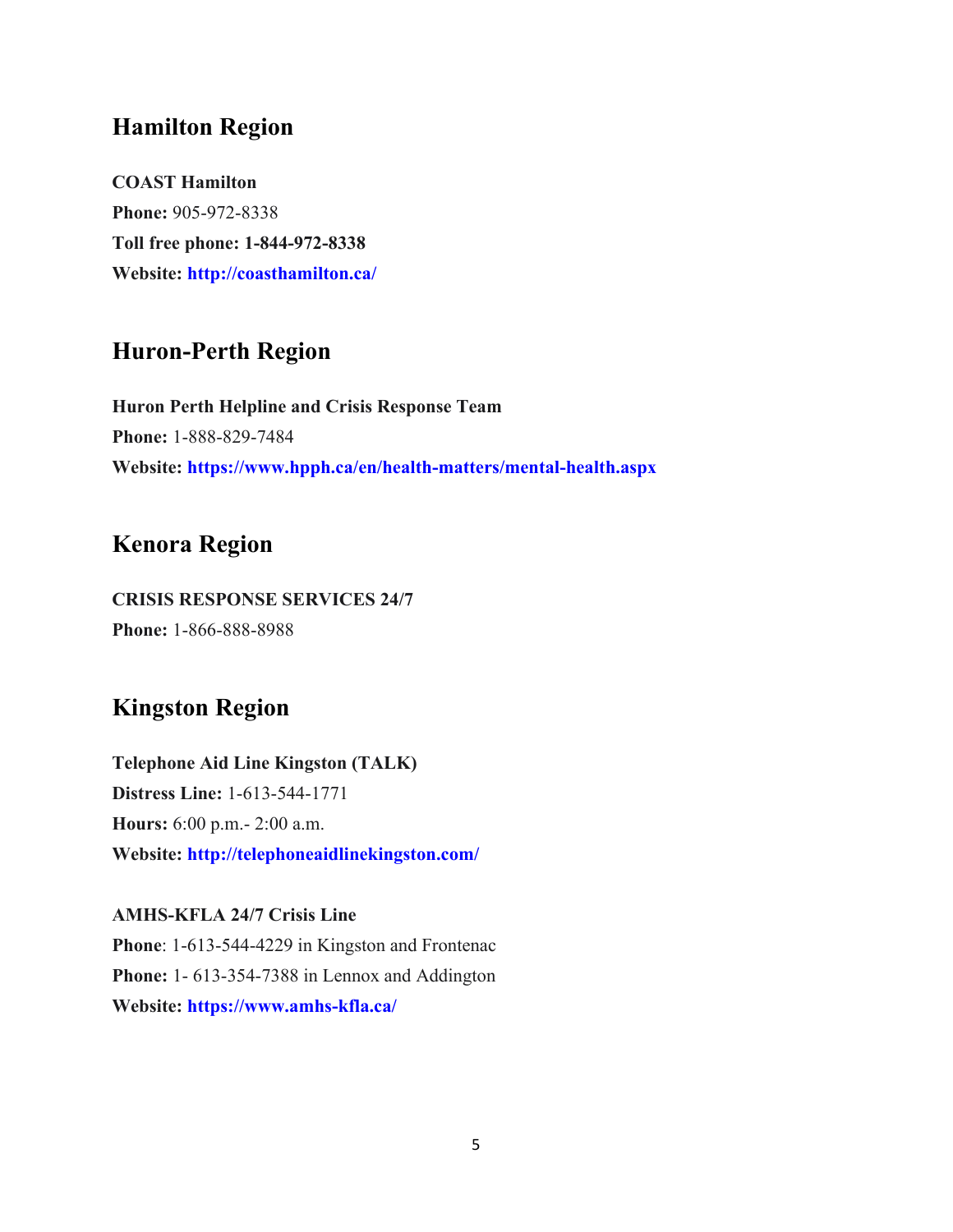## <span id="page-6-0"></span>**Lanark, Leeds and Grenville Region**

**Developmental Services Lanark Leeds Grenville Distress Line:** 1-800-465-4442 **Hours:** 5:00 p.m.- 12:00 a.m. **Website: <https://developmentalservices.com/services-distress>**

## <span id="page-6-1"></span>**London and Middlesex Region**

**CMHA Middlesex 24/7 Support Support Line:** 1-519-601-8055 / 1-844-360-8055 **Reach Out:** 1-519-433-2023 / 1-866-933-2023 **Website: <https://cmhamiddlesex.ca/programs-services/support-line/>**

#### <span id="page-6-2"></span>**Muskoka-Parry Region**

**Crisis Line: (provided by CMHA, Simcoe County Branch) Phone:** 1-888-893-8333

## <span id="page-6-3"></span>**Niagara Region**

**Mental Health and Addictions Access Line 24/7 Phone:** 1-866- 550-5205 **Website: <http://accesslineniagara.com/>**

**Distress Centre Niagara Region: St. Catharines, Niagara Falls & Area:** 1-905-688-3711 **Fort Erie Area:** 1-905-382-0689 **Grimsby, West Lincoln:** 1-905-563-6674 **Port Colborne, Wainfleet:** 1-905-734-1212 **Website: [www.distresscentreniagara.com](http://www.distresscentreniagara.com/)**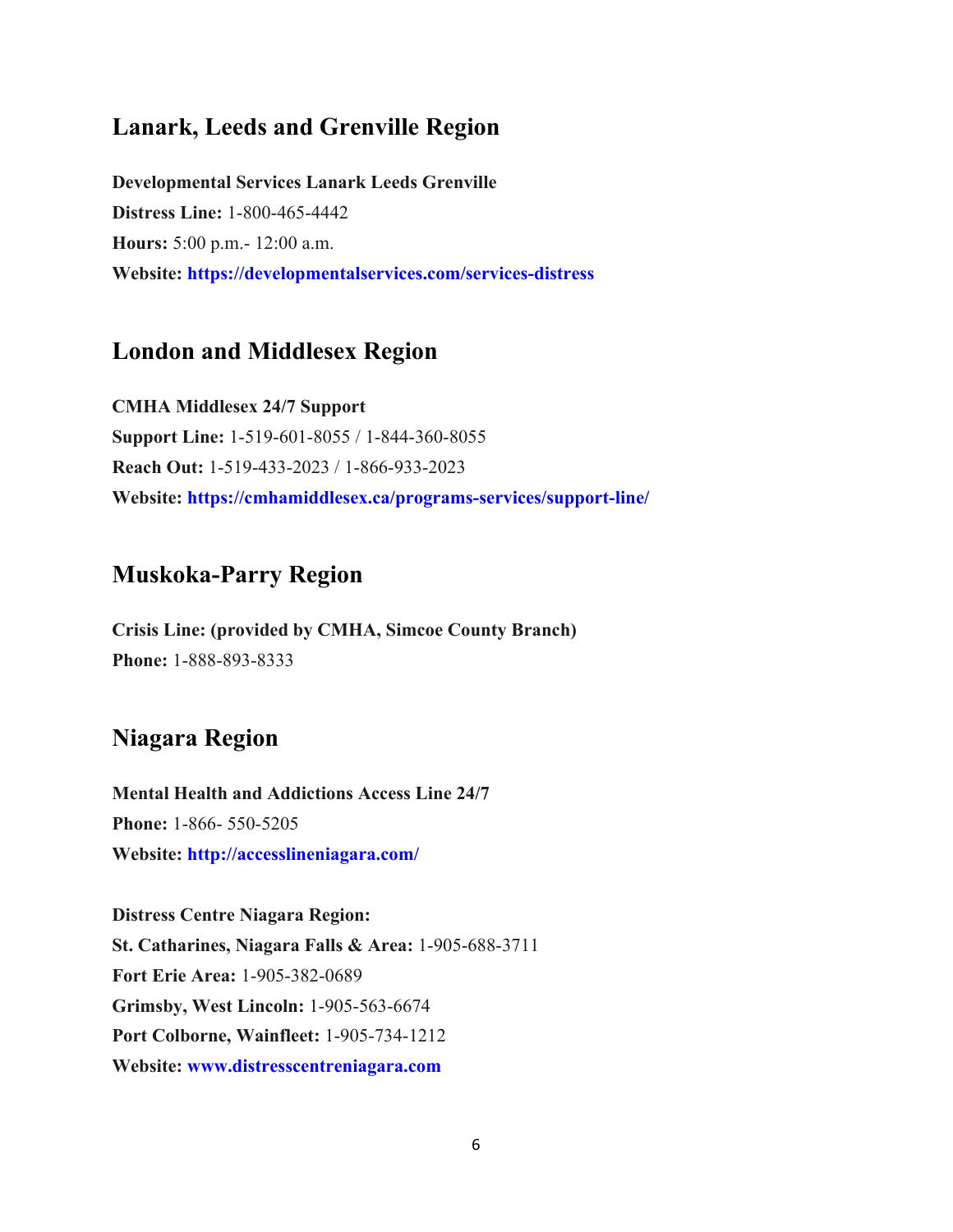#### <span id="page-7-0"></span>**Northern Ontario Region**

**Beendigen Inc (Talk 4 Healing) (Support and resources for Indigenous Women) Distress Line:** 1-855-554-HEAL (4325) **Languages:** Offers services in English, Ojibway, Oji-Cree, and Cree **Website: <http://www.talk4healing.com/>**

#### <span id="page-7-1"></span>**Ottawa Region**

**Ottawa Region Mental Health Crisis Line Phone:** 1-613-722-6914 or 1-866-996-0991 **Website: [www.crisisline.ca](http://www.crisisline.ca/)**

**Distress Centre for Ottawa: Distress Line:** 1-613-238-3311 **Text:** 1-343-306-5550 **Crisis Line:** 1-613-722-6914 or 1-866-996-0991 **Website: <https://www.dcottawa.on.ca/>**

**Mental Health Helpline Phone:** 1 866- 531- 2660

**Tel-Aide Outaouais (French Speaking Only) Toll Free:** 1-800-567-9699 **Website: [www.telaideoutaouais.ca](http://www.telaideoutaouais.ca/)**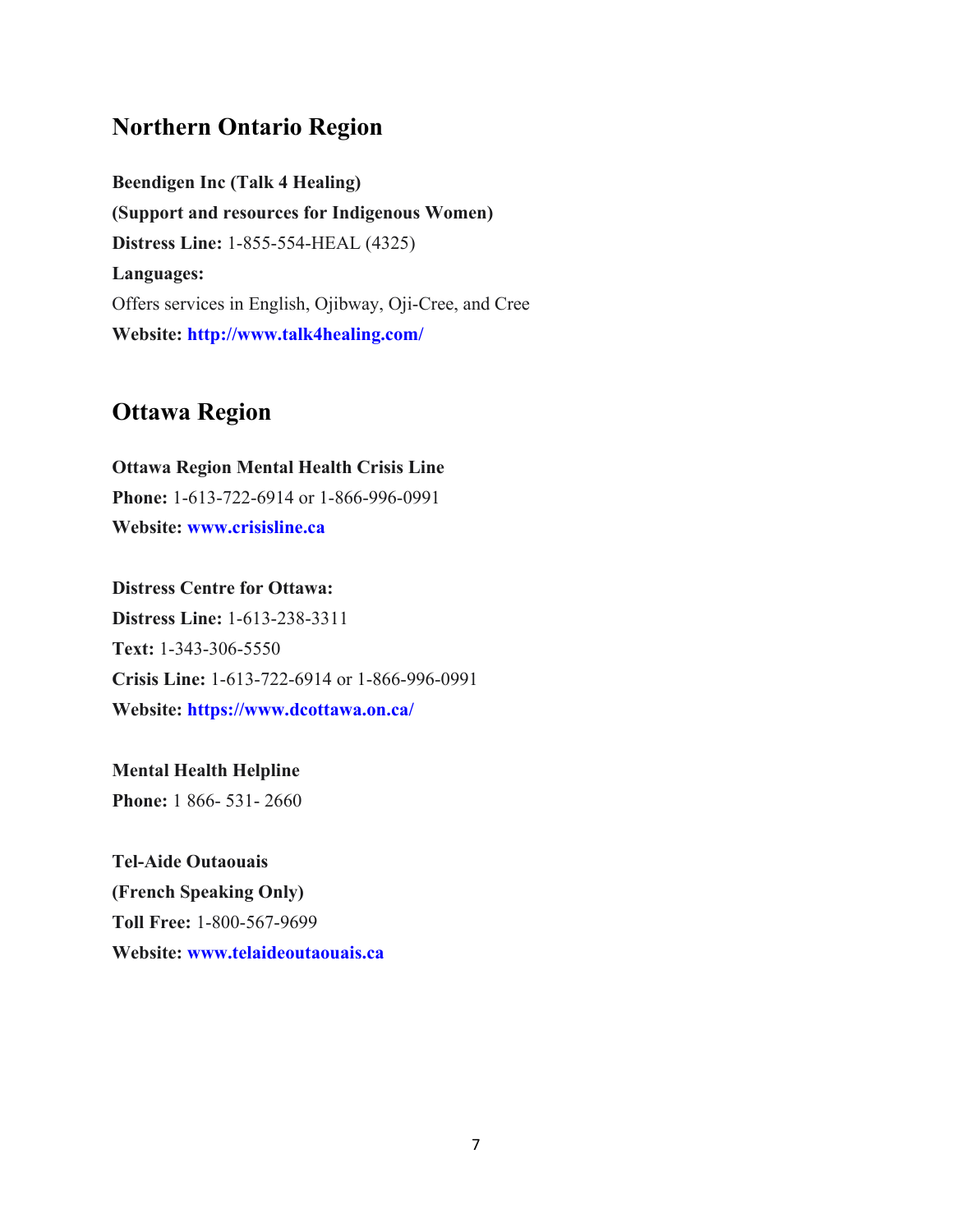## <span id="page-8-0"></span>**Peel Dufferin Region**

**CMHA Peel 24-7 Crisis Support Phone:** 1-905-278-9036 **Phone:** 1-888-811-2222 (Caledon and Dufferin) **Website: <http://cmhapeeldufferin.ca/programs-services/24-7-crisis-support-peel/>**

**Torchlight 24/7 Phone Line: Phone:** 1-888-821-3760 **Website: <http://torchlightcanada.org/>**

**Crisis Response- Peel Children's Centre (18 years and under): Phone:** 1-905-273-4900 (During Office Hours) **Phone:** 1-416-410-8615 (After Hours) **Website: <http://www.pccn.ca/peel-childrens-centre/>**

## <span id="page-8-1"></span>**Sault Ste. Region**

**Crisis Response Service Phone:** 1-705-759-3398 **Toll free phone:** 1-800-721-0077 **Website: <https://sah.on.ca/programs-services/mental-health-addictions/crisis-services/>**

## <span id="page-8-2"></span>**Simcoe County Region**

**CMHA Simcoe County Crisis Line: Phone:** 1-705-728-5044 **Toll free phone:** 1-888-893-8333 **Website: <https://cmhastarttalking.ca/find-help/#.XrsTBfZFxPY>**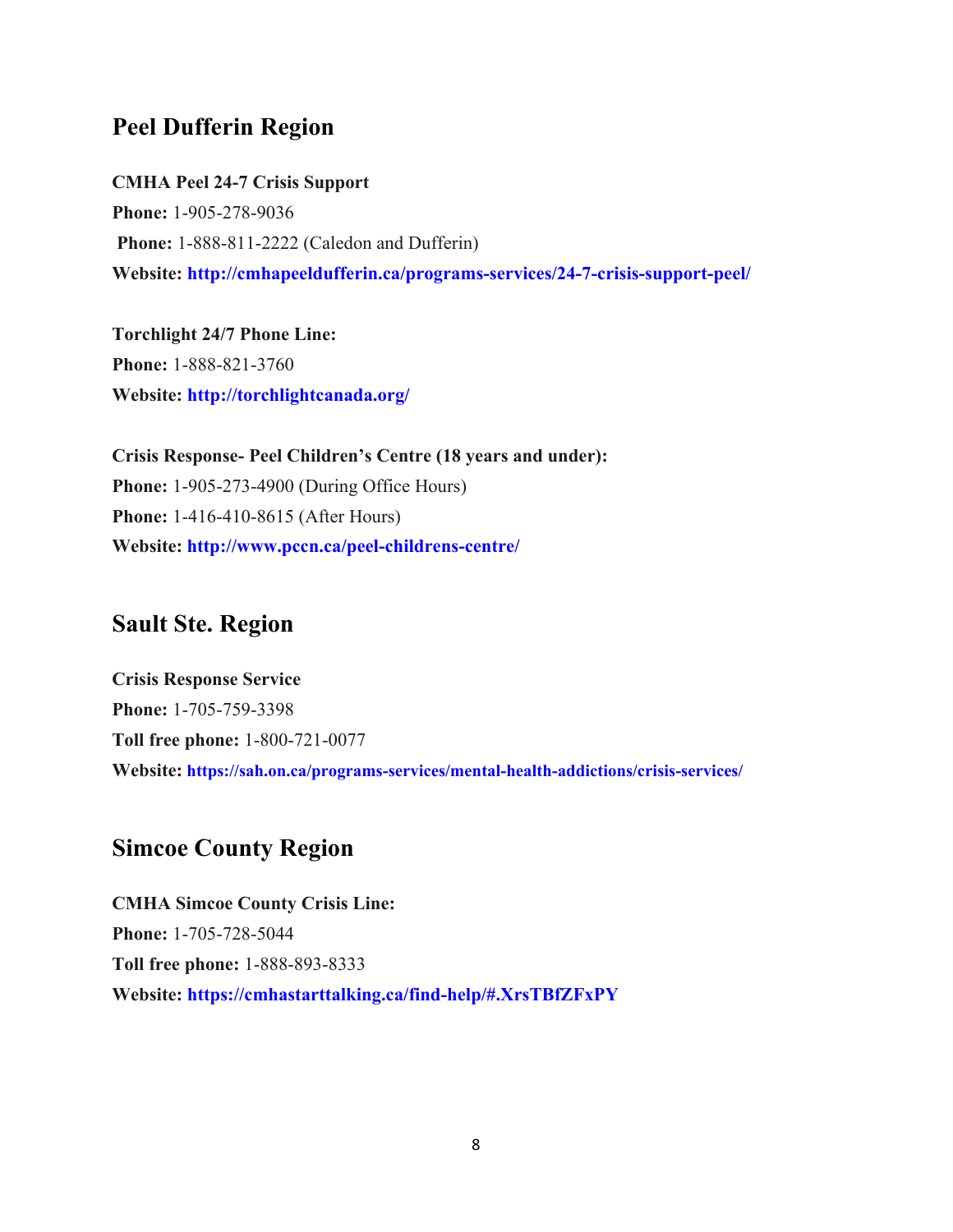#### <span id="page-9-0"></span>**Sudbury-Manitoulin Region**

**Mental Health Helpline Phone:** 1-866- 531-2600

#### <span id="page-9-1"></span>**Thunder Bay Region**

**CMHA Thunder Bay Crisis Response Services: Phone:1-807-346-8282 District / Toll-Free:** 1-888-269-3100 **Northwest Region:** 1-866-888-8988 **Website: [http://thunderbay.cmha.ca/programs\\_services/crisis-response-services/](http://thunderbay.cmha.ca/programs_services/crisis-response-services/)**

#### <span id="page-9-2"></span>**Toronto Region**

**Distress Centre of Greater Toronto: Phone:** 1-416-408-4357 **Text:** 45645 **Website: [https://www.dcogt.com](https://www.dcogt.com/)**

#### <span id="page-9-3"></span>**Waterloo Region**

**CMHA Waterloo Wellington Here 24/7 Phone:** 1-844-437-3247 (HERE247) **Website: <https://here247.ca/>**

#### <span id="page-9-4"></span>**Windsor-Essex Region**

**24 Hour Crisis Line Phone:** 1-519-973-4435